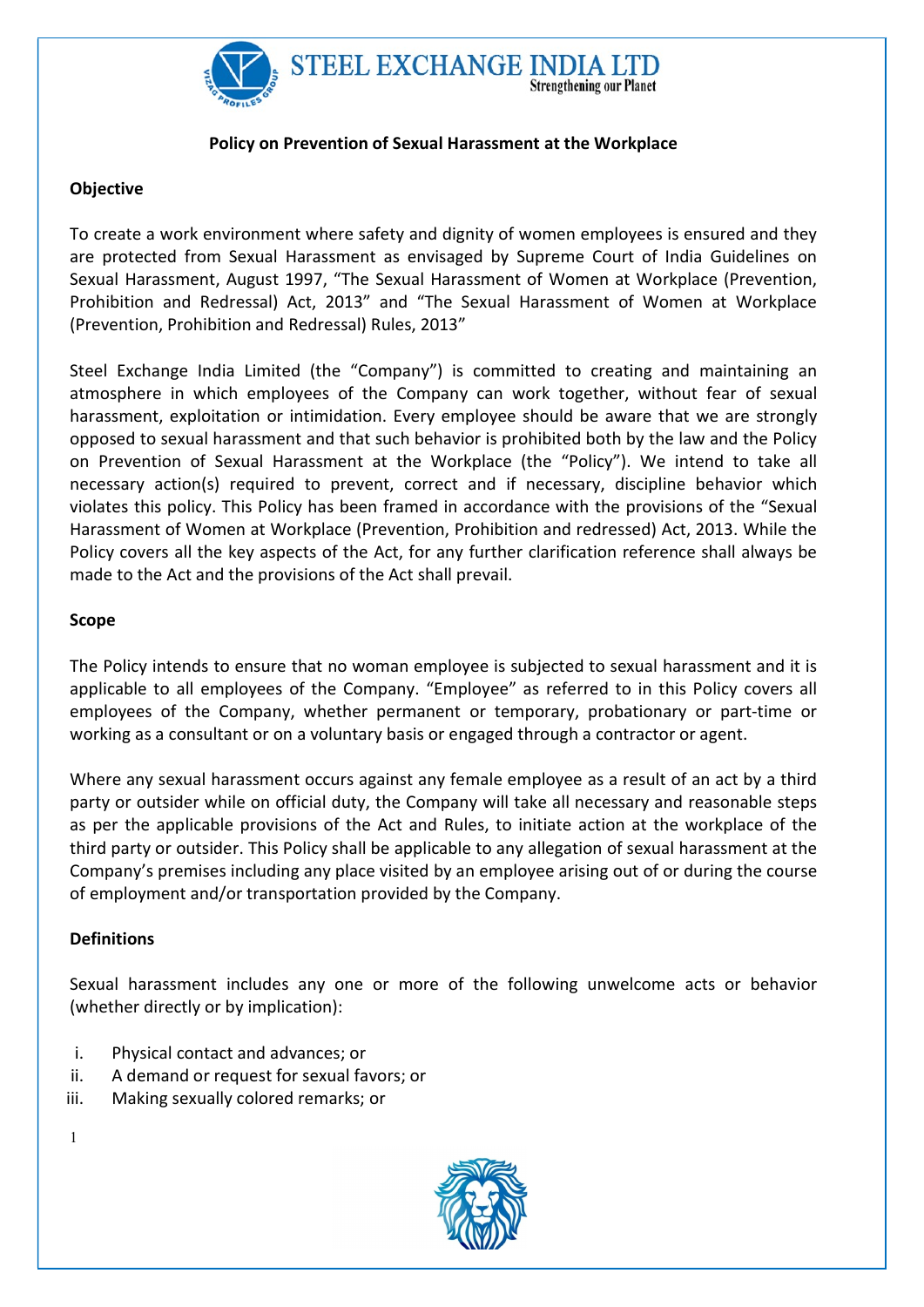

- iv. Showing pornography, making or posting sexual pranks, sexual teasing, sexual jokes, sexually demeaning or sexually offensive pictures, cartoons or other material through email, or message; or
- v. Eve teasing, innuendos and taunts, physical confinement against one's will or any such act likely to intrude upon one's privacy; or
- vi. Persistent watching, following, or;
- vii. Any other unwelcome physical, verbal or non-verbal conduct of sexual nature.

The following circumstances, among others, if it occurs or is present in relation to or connected with any act or behavior of sexual harassment, may amount to sexual harassment:

- i. Implied or explicit promise of preferential treatment in your employment; or
- ii. Implied or explicit threat of detrimental treatment in your employment; or
- iii. Implied or explicit threat about your present or future employment status; or
- iv. Interference with your work or creating an intimidating or offensive or hostile work environment for you; or
- v. Humiliating treatment likely to affect your health or safety.

It is important to note that whether harassment has occurred or not, does not depend on the intention of the people but on the experience of the aggrieved person.

- 1. Act: means "The Sexual Harassment of Women at Workplace (Prevention, Prohibition and Redressal) Act, 2013" and any amendment thereto.
- 2. Aggrieved person: In relation to a workplace, a person, of any age, whether employed or not, who alleges to have been subjected to any act of sexual harassment by the respondent and includes contractual and temporary, and visitors.
- 3. Respondent: A person against whom a complain of sexual harassment has been made by the aggrieved person.
- 4. **Employee**: A person employed at the workplace for any work on regular, temporary, ad hoc, or daily wage basis, either directly or through an agent, including a contractor, with or without the knowledge of the principal employer, whether for remuneration or not, or working on a voluntary basis or otherwise, whether the terms of employment are expressed or implied and includes a co-worker, a contract worker, probationer, trainee, apprentice or called by any other such name.
- 5. Employer: A person responsible for management, supervision, and control of the workplace.
- 6. Workplace: All offices, factories, units, or any place visited by the aggrieved person or the employee during the course of and/or arising out of employment/contract/engagement with the Company, including transportation provided for undertaking such a journey.

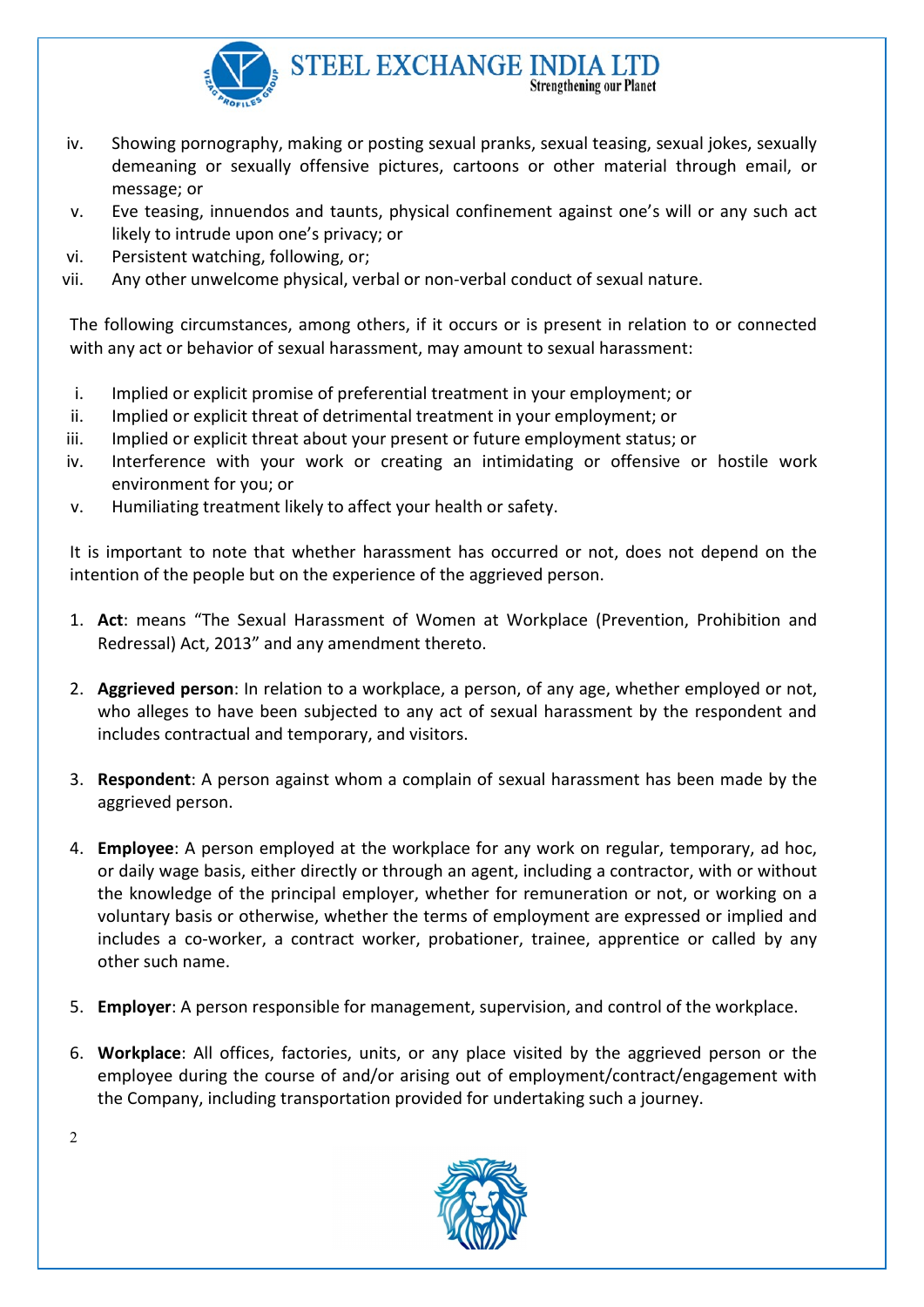

Internal Complaints Committee: A committee by that name, constituted by the Board of Directors of the Company to redress any complaints of sexual harassment. The Internal Complaints Committee (the "Committee") comprises of:

- a. Presiding Officer: A woman employee at a senior level in the company or workplace;
- b. At least 2 members from amongst employees, committed to the cause of women and or having legal knowledge;
- c. One external member from non-governmental organization, familiar with the issues relating to sexual harassment;
- d. At least one half of the total members is women.

The committee is responsible for:

- a. Receiving complaints of sexual harassment at workplace
- b. Initiating and conducting inquiry as per the established procedure
- c. Submitting findings and recommendations of the inquiry
- d. Coordinating with the employer in implementing appropriate action
- e. Maintaining strict confidentiality throughout the process as per established guidelines
- f. Submitting annual reports in prescribed format

If the presiding officer or any member of the Committee-

- a. contravenes any of the provisions of the Act; or
- b. has been convicted for any offence or an inquiry is pending against him; or
- c. has been found guilty in any disciplinary proceeding or a disciplinary proceeding is pending against him; or
- d. has abused his position so as to render his continuance in office prejudicial to the public interest.

Such presiding officer or member shall be removed from the committee and the vacancies so created shall be filled by fresh nomination.

# Filing a complaint:

- 1. If you believe that you have been subjected to sexual harassment, you should file a complaint with any of the Committee members.
- 2. As per the Sexual Harassment of Women at Workplace (Prevention, Prohibition and Redressal) Act, 2013, the complaint must be lodged within 3 months from the date of incident or from the date of the last incident. However, we encourage employees to raise their complaint even after this timeline.
- 3. Provided that where such a complaint cannot be made in writing, the Presiding Officer, or any member of the Committee shall render all reasonable assistance to the person for filing the complaint in writing.

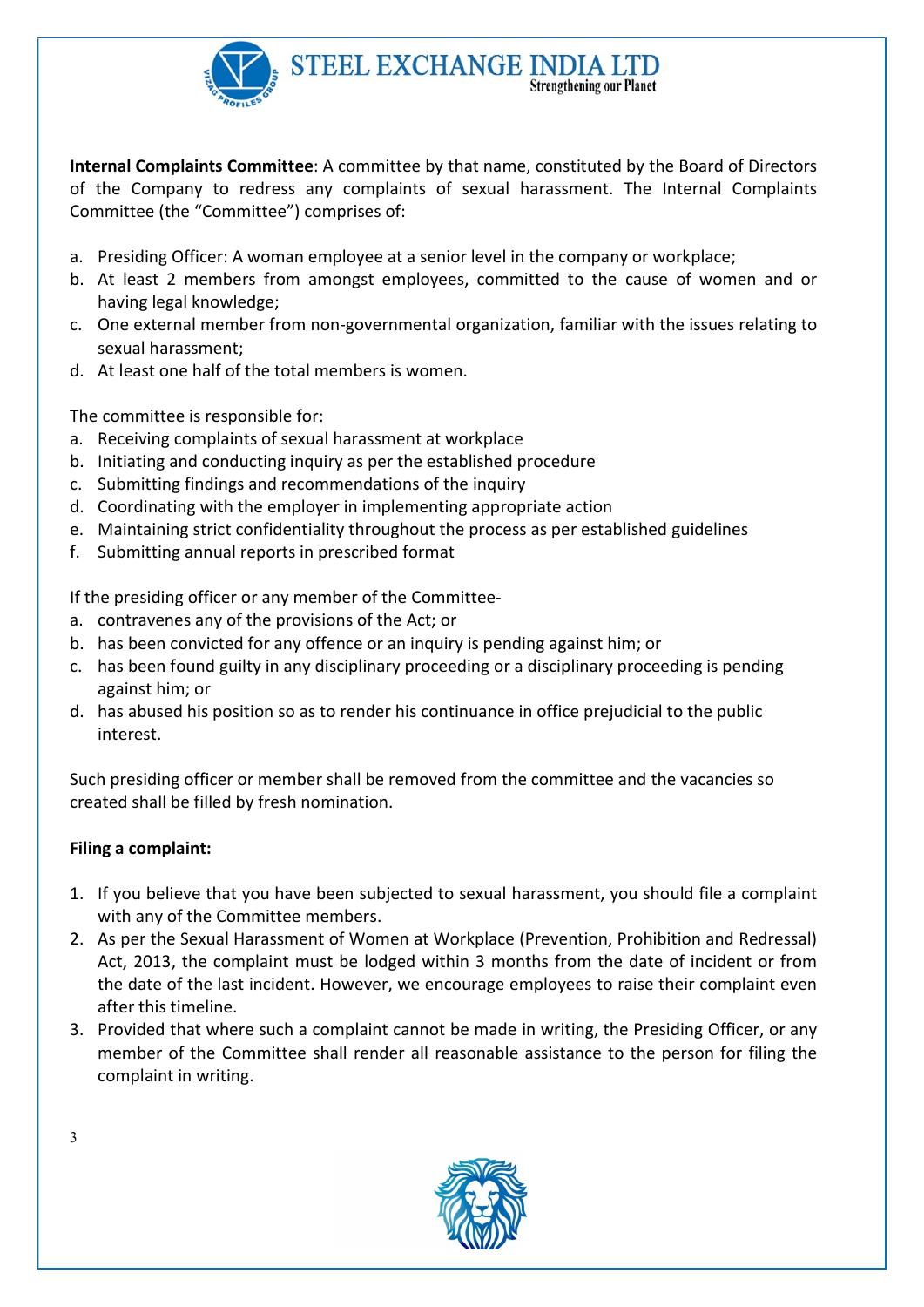

- 4. If the aggrieved person is unable to file the complaint in account of her incapacity, the following may do so on her behalf – Legal heir, co-worker, any person having knowledge of the incident.
- 5. The complainant will need to self-attest the written complaint.

# Investigating a complaint:

- 1. The Committee will promptly investigate any allegation made in a free and fair manner.
- 2. This investigation may include private interviews with the complainant, the person alleged to have committed the offence and witnesses, if any. All notes from the investigation are kept strictly confidential.
- 3. Once the complaint is received, before initiating the inquiry the committee may take steps to conciliate the complaint between the complainant and the respondent. This is only if requested by the complainant.
- 4. Resolution through conciliation happens within 2 weeks of receipt of complaint.
- 5. The Committee initiates formal inquiry in the following cases:
	- Conciliation not requested by complainant.
	- Conciliation has not resulted in any settlement.
	- Complainant tells the committee that terms of conciliation were not complied with.

# Manner of inquiry

- 1. Complainant should submit six self-attested copies the complaint along with supporting documents and names of the witnesses
- 2. Upon receiving the complaint, the Committee sends 1 copy to the respondent within 7 working days with supporting documents and names of witnesses.
- 3. Respondent is expected to reply with all supporting documents within 10 working days.
- 4. The Complaints Committee shall have the right to terminate the inquiry or give expert decision on the complaint, if the complainant or respondent fails to present himself/herself for 3 consecutive hearings convened by the Presiding Officer.
- 5. Parties shall not be allowed to bring any legal practitioner to represent them.
- 6. Completion of the inquiry will be done within 90 days from the date on which the inquiry commenced.

# Interim relief

During the inquiry the Committee may recommend the employer to

- 1. Transfer the complainant or respondent.
- 2. Grant leave to the aggrieved person for maximum of 3 months.
- 3. Prevent respondent from assessing complainant's work performance.
- 4. Grant other relief as may be deemed appropriate.